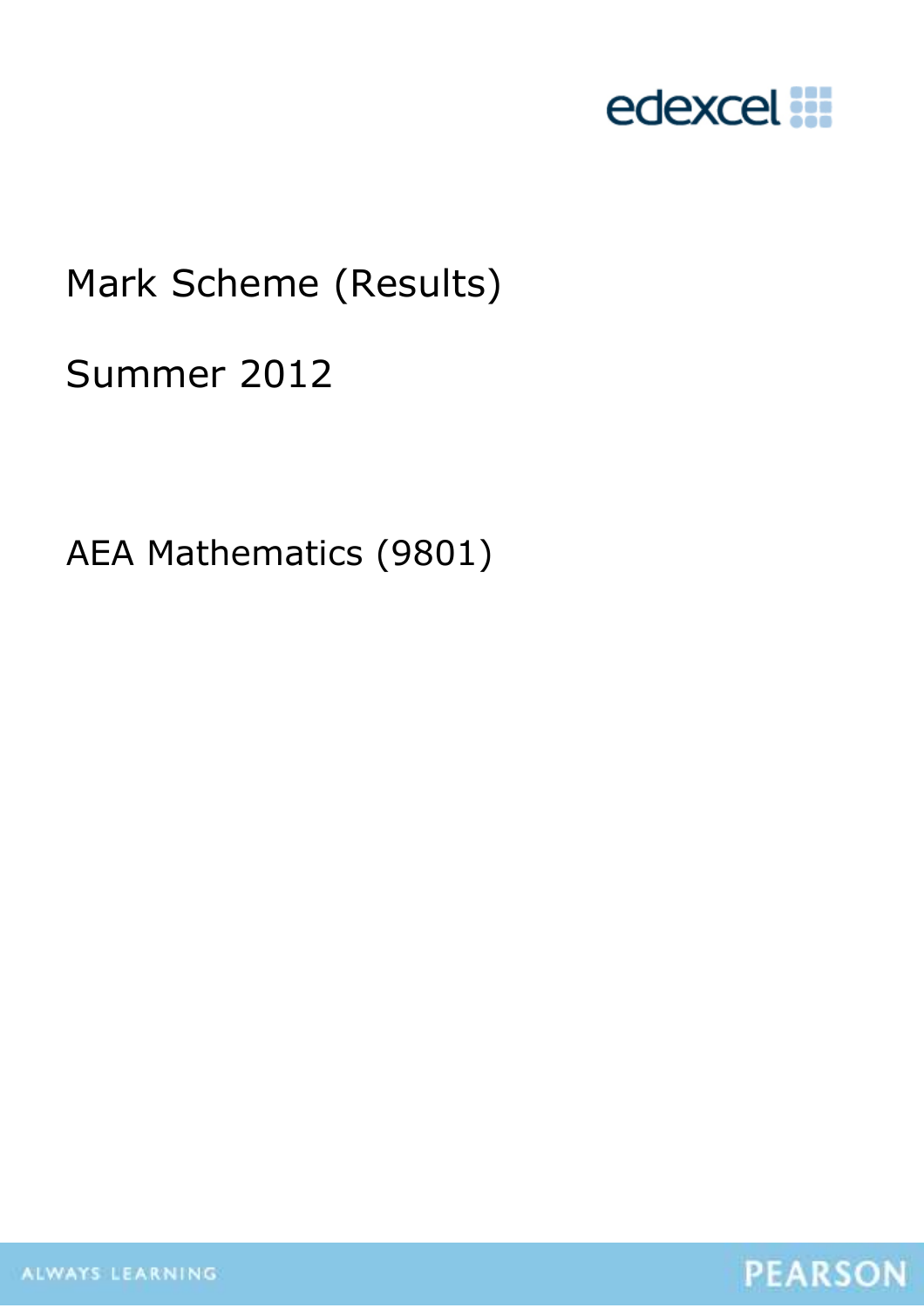#### **Edexcel and BTEC Qualifications**

Edexcel and BTEC qualifications come from Pearson, the world's leading learning company. We provide a wide range of qualifications including academic, vocational, occupational and specific programmes for employers. For further information, please visit our website at www.edexcel.com.

Our website subject pages hold useful resources, support material and live feeds from our subject advisors giving you access to a portal of information. If you have any subject specific questions about this specification that require the help of a subject specialist, you may find our Ask The Expert email service helpful.

www.edexcel.com/contactus

#### **Pearson: helping people progress, everywhere**

Our aim is to help everyone progress in their lives through education. We believe in every kind of learning, for all kinds of people, wherever they are in the world. We've been involved in education for over 150 years, and by working across 70 countries, in 100 languages, we have built an international reputation for our commitment to high standards and raising achievement through innovation in education. Find out more about how we can help you and your students at: www.pearson.com/uk

Summer 2012 Publications Code UA032642 All the material in this publication is copyright © Pearson Education Ltd 2012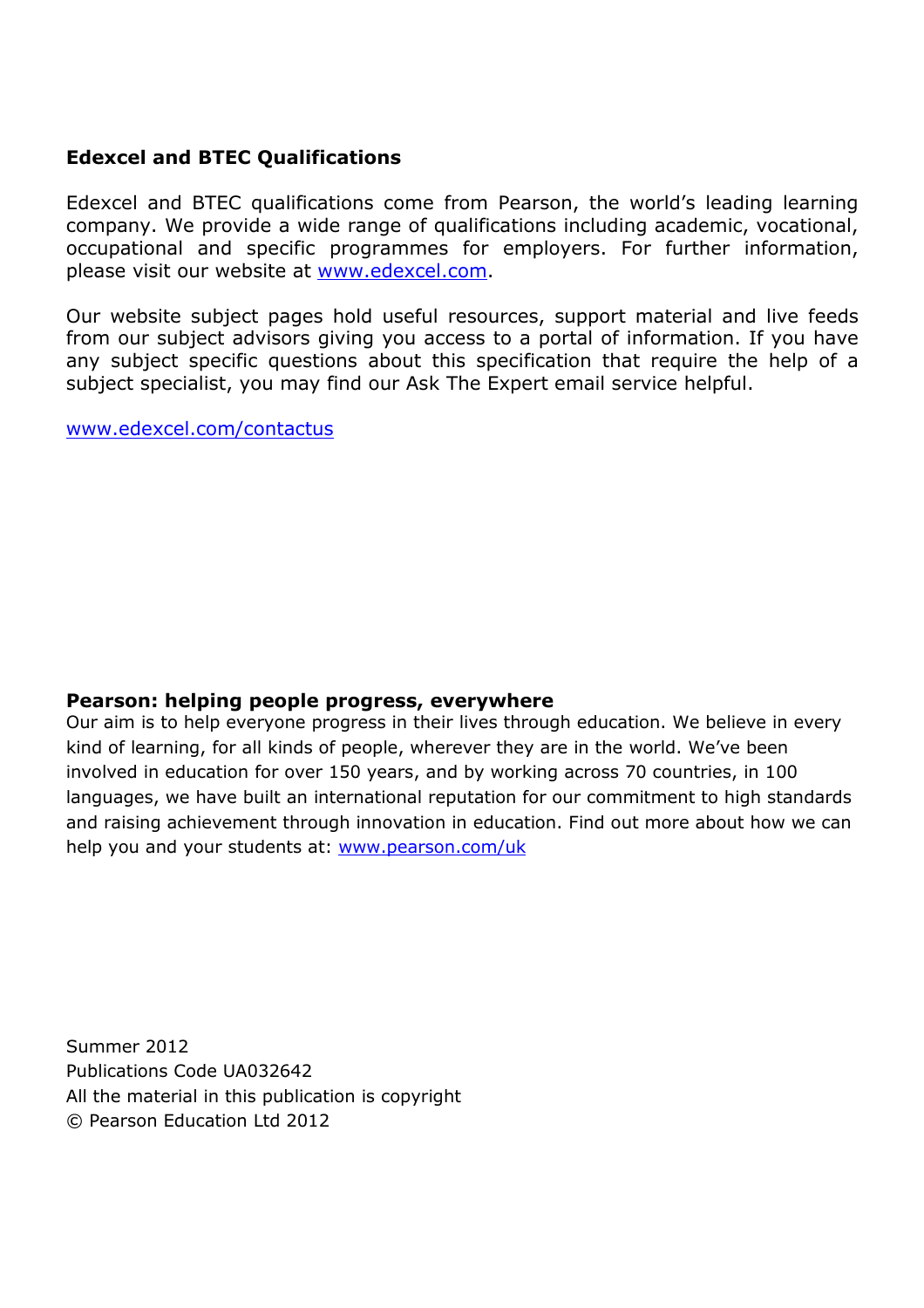### **EDEXCEL GCE MATHEMATICS**

### **General Instructions for Marking**

- 1. The total number of marks for the paper is 75.
- 2. The Edexcel Mathematics mark schemes use the following types of marks:
	- **M** marks: method marks are awarded for 'knowing a method and attempting to apply it', unless otherwise indicated.
	- **A** marks: Accuracy marks can only be awarded if the relevant method (M) marks have been earned.
	- **B** marks are unconditional accuracy marks (independent of M marks)
	- Marks should not be subdivided.
- 3. Abbreviations

These are some of the traditional marking abbreviations that will appear in the mark schemes and can be used if you are using the annotation facility on ePEN.

- $\bullet$  bod benefit of doubt
- $\bullet$  ft follow through
- the symbol  $\hat{\text{while}}$  the used for correct ft
- cao correct answer only
- cso correct solution only. There must be no errors in this part of the question to obtain this mark
- $\bullet$  isw ignore subsequent working
- awrt answers which round to
- SC: special case
- oe or equivalent (and appropriate)
- $\bullet$  dep dependent
- $\bullet$  independent
- dp decimal places

Г

- sf significant figures
- $\star$  The answer is printed on the paper

The second mark is dependent on gaining the first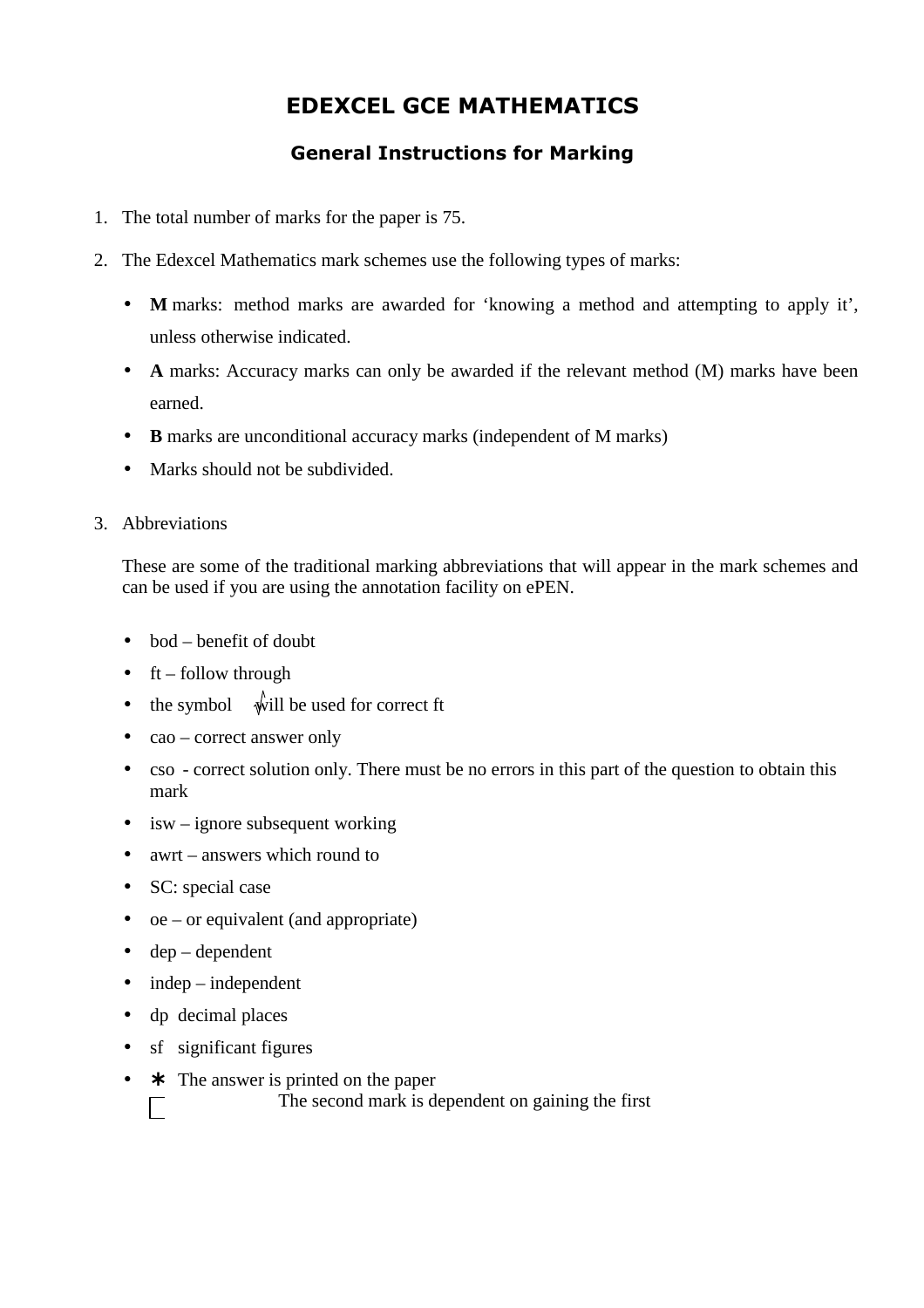| Qu         | <b>Scheme</b>                                                                                                                                                              | <b>Mark</b>                    | <b>Notes</b>                                                                          |
|------------|----------------------------------------------------------------------------------------------------------------------------------------------------------------------------|--------------------------------|---------------------------------------------------------------------------------------|
| 1. (a)     | $x^2-2x+6=(x-1)^2+5$ or $2x-2=0$                                                                                                                                           | M1                             | Differentiating or                                                                    |
|            | Sketch or work to show min at $(1, 5)$<br>(Answer only $3/3$ )<br>Range $f > 5$ (Accept $y > 5$ )                                                                          | A1<br>A1 $(3)$                 | complete the square<br>$x \ge 5$ can score M1A1A0                                     |
| <b>(b)</b> | $gf(x) = 3 + \sqrt{x^2 - 2x + 6 + 4} = 3 + \sqrt{x^2 - 2x + 10}$                                                                                                           | M1, A1<br>(2)                  |                                                                                       |
| (c)        | gf(1) or $3+\sqrt{5}+4$                                                                                                                                                    | M1                             | Clear attempt to find<br>$gf(1)$ or correct express'                                  |
|            | Range of $gf \ge 6$<br>Domain = domain of $f = x \ge 0$                                                                                                                    | A <sub>1</sub><br>B1(3)<br>[8] |                                                                                       |
| Qu         | <b>Scheme</b>                                                                                                                                                              | <b>Mark</b>                    | <b>Notes</b>                                                                          |
| 2. (a)     | $\sin(2x + x) = \sin 2x \cos x + \cos 2x \sin x$<br>$= 2\sin x \cos^2 x + (\sin x - 2\sin^3 x)$                                                                            | M1<br>M1                       | Use of $sin(A+B)$<br>Use of $\sin 2x$ and $\cos 2x$                                   |
| Use of i   | $= 2\sin x - 2\sin^3 x + \sin x - 2\sin^3 x = 3\sin x - 4\sin^3 x$<br>$\sin 3x = 3\cos^2 x \sin x, -\sin^3 x$ for M1, M1                                                   | Alcso<br>(3)                   |                                                                                       |
| <b>(b)</b> | $6\sin x - 2\sin 3x = 6\sin x - 2(3\sin x - 4\sin^3 x) = [8\sin^3 x]$                                                                                                      | M1                             | Attempt to use (a)                                                                    |
|            | $I = \int \cos x 4 \sin^2 x dx$                                                                                                                                            | A <sub>1</sub>                 | For $4\sin^2 x \cos x$ only                                                           |
|            | $= \frac{4\sin^3 x}{3}$ (+c) (o.e.) e.g. $\frac{2}{3}\sin 2x \cos x - \frac{4}{3}\sin x \cos 2x$ (+c)                                                                      | A1 $(3)$                       |                                                                                       |
| (c)        | $\int (3\sin 2x - 2\sin 3x \cos x)^{\frac{1}{3}} dx = \int (6\sin x \cos x - 2\sin 3x \cos x)^{\frac{1}{3}} dx$                                                            | M <sub>1</sub>                 | Use of $\sin 2x$                                                                      |
|            | = $\int \cos^{\frac{1}{3}} x 2 \sin x \, dx \, \text{or} \, \int (8 \cos x \sin^3 x)^{\frac{1}{3}} \, dx$                                                                  | A1                             | Use of $(a)$ to simplify<br>integrand                                                 |
|            | $=-\frac{3}{2}\cos^{\frac{4}{3}} x (+c)$                                                                                                                                   | M1<br>A1 $(4)$                 | Attempt int. $\rightarrow k \cos^{\frac{4}{3}} x$                                     |
|            |                                                                                                                                                                            | $[10]$                         |                                                                                       |
| Qu         | <b>Scheme</b>                                                                                                                                                              | <b>Mark</b>                    | <b>Notes</b>                                                                          |
| 3. (a)     | RHS = GP $a = 2$ , $r = \cos 2\theta$ $S_{\infty} = \frac{2}{1 - \cos 2\theta}$                                                                                            | M1, A1                         | Identify GP and attempt<br>sum to $\infty$ for M1                                     |
|            | $\cos 2\theta = 1 - 2\sin^2 \theta \Rightarrow (RHS) = \csc^2 \theta$ (Allow $\frac{k}{\sin^2 \theta}$ )                                                                   | M1                             | Use $\cos 2\theta$ to simplify                                                        |
|            | $\tan 2\theta = \frac{2 \tan \theta}{1 - \tan^2 \theta} \Rightarrow$ (LHS) $= \frac{2 \tan^2 \theta}{1 - \tan^2 \theta}$                                                   | M1                             | Use of $tan2\theta$ on LHS                                                            |
|            | $\frac{2\tan^2\theta}{1-\tan^2\theta} = 1+\cot^2\theta = \frac{1+\tan^2\theta}{\tan^2\theta}$<br>Equating:                                                                 | M1                             | Equate LHS=RHS and<br>use formula to get eqn in<br>$\tan \theta$ or single trig func. |
|            | $3\tan^4 \theta - 1 = 0$<br><b>SO</b>                                                                                                                                      | A <sub>1</sub>                 | Correct eqn (either line)                                                             |
|            | $\tan^4 \theta = \frac{1}{3} \implies \tan \theta = \left(\frac{1}{3}\right)^{\frac{1}{4}}$                                                                                | dM1                            | Solve their equn leading<br>to $\tan \theta =$ Dep on $4^{\text{th}}$ M               |
|            | $\tan \theta = 3^{-\frac{1}{4}}$ or $p = -\frac{1}{4}$                                                                                                                     | A $1(8)$                       |                                                                                       |
| <b>(b)</b> | 1 > 3 <sup>-1</sup> > 3 <sup>-2</sup> $\Rightarrow$ tan $\frac{\pi}{4}$ > tan $\theta$ > tan $\frac{\pi}{6}$<br>$\Rightarrow$ $\frac{\pi}{4}$ > $\theta$ > $\frac{\pi}{6}$ | M1                             |                                                                                       |
|            |                                                                                                                                                                            | A $1(2)$<br>$[10]$             | cso                                                                                   |
|            |                                                                                                                                                                            |                                |                                                                                       |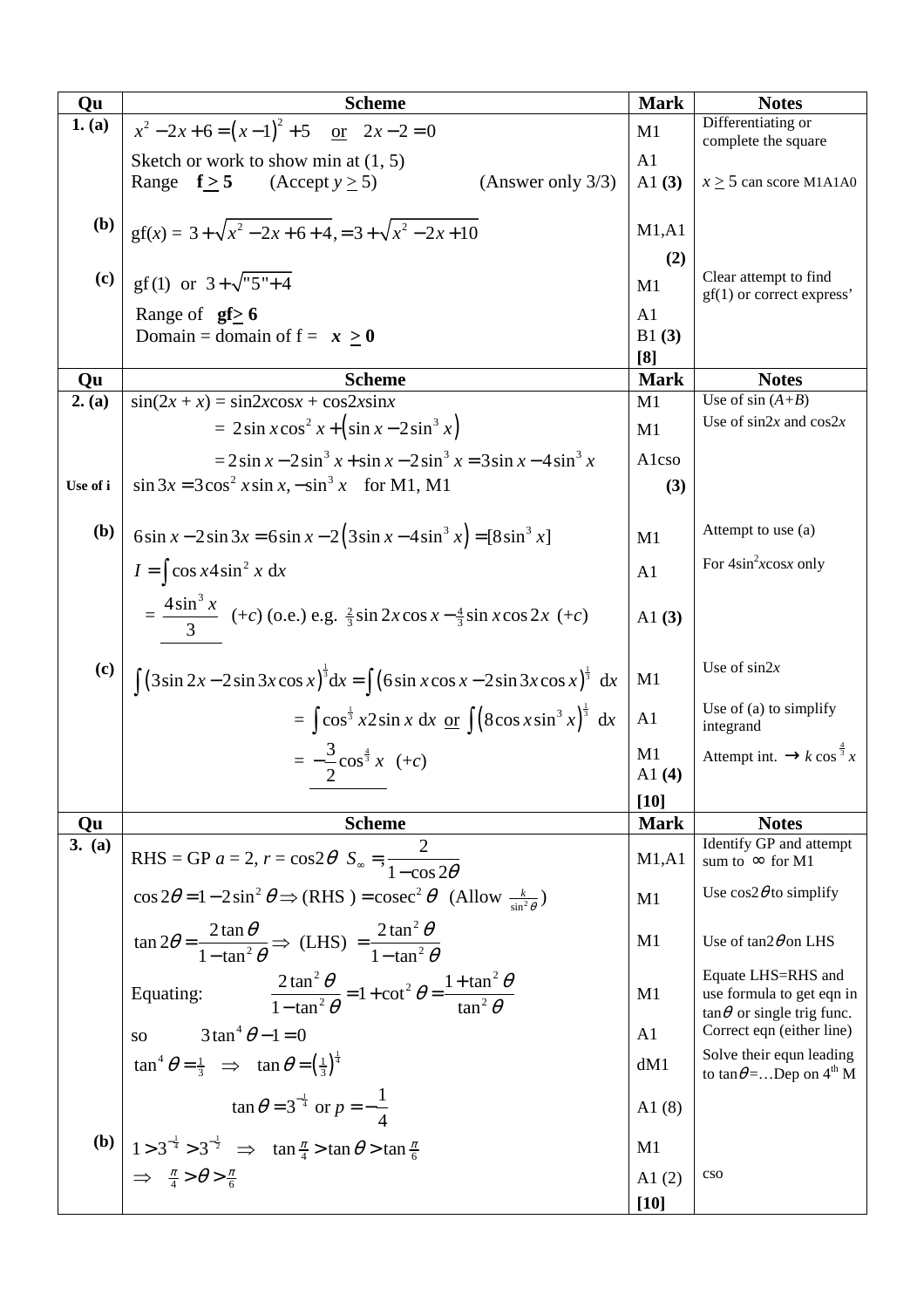| Qu                          | <b>Scheme</b>                                                                                                                                                                                                         |                                     | <b>Notes</b>                                                                                 |
|-----------------------------|-----------------------------------------------------------------------------------------------------------------------------------------------------------------------------------------------------------------------|-------------------------------------|----------------------------------------------------------------------------------------------|
| 4. $(a)$                    | utus $AB = \begin{pmatrix} 8 \\ -3 \\ 5 \end{pmatrix}$ utus $BC = \begin{pmatrix} 5 \\ -2 \\ -6 \end{pmatrix}$ atus $AC = \begin{pmatrix} 1 \\ -5 \\ -1 \end{pmatrix}$<br>Only 3 vertex-vertex<br>distances in a cube | M1                                  | Attempt all of these<br>three vectors or two and<br>show perpendicular                       |
|                             | $ AB  = \sqrt{98}$ , $ BC  = \sqrt{49}$ , $ AC  = \sqrt{147}$<br>BC is shortest so must be side length                                                                                                                | M <sub>1</sub> A <sub>1</sub><br>M1 | For $S+$<br>M1 for attempting one<br>A1 for all 2 or 3 correct<br>Select shortest            |
|                             | Volume = $7^3$ = 343                                                                                                                                                                                                  | A1 $(5)$                            | Requires all M marks                                                                         |
| (b)                         | $PQ \bullet PR = 21 + 4 + 0 = 25$                                                                                                                                                                                     | M1                                  | Attempt scalar product                                                                       |
|                             | $\cos(QPR) = \frac{25}{\sqrt{50}\sqrt{25 + \alpha^2}} = \frac{1}{2}$                                                                                                                                                  | M1                                  | Use of cos 60 and scalar<br>product formula to get<br>an equation for $\alpha$               |
|                             | $\alpha$ = 5<br>$\left(\text{Allow} \pm 5\right)$                                                                                                                                                                     | A1 $(3)$                            |                                                                                              |
| (c)                         | For 60 <sup>°</sup> angle, $PQ=PR = \sqrt{50}$ must be a diagonal of a face                                                                                                                                           | M1<br>A1                            | Recognize $PQ$ or $PR$ is<br>face diagonal. OK on fig.                                       |
|                             | Therefore side must be 5 (since face diagonal is side $\times\sqrt{2}$ )<br>Diagonal is therefore $5\sqrt{3}$                                                                                                         | $\mathrm{Al}(3)$                    |                                                                                              |
|                             |                                                                                                                                                                                                                       | $[11]$                              |                                                                                              |
| Qu                          | <b>Scheme</b>                                                                                                                                                                                                         | <b>Mark</b>                         | <b>Notes</b>                                                                                 |
| 5. (a)                      | $\log_a x^n = (\log_a x)^n \Rightarrow n \log_a x = (\log_a x)^n$<br>$n = (\log_a x)^{n-1} \Rightarrow \log_a x = n^{\frac{1}{n-1}}$                                                                                  | M1<br>M1                            | Use of the power rule to<br>form an equation<br>Attempt root to get an<br>expression for log |
|                             | $x = a^{n^{\frac{1}{n-1}}}$ (o.e.)                                                                                                                                                                                    | A1 $(3)$                            |                                                                                              |
| $(b)$ $(i)$                 | $(\log_a x)^3 + (\log_a x)^2 - 5\log_a x = 0$ or $(\log_a x)^3 - 6\log_a x + 5 = 0$                                                                                                                                   | M1                                  | Use $n = 3$ to get either                                                                    |
|                             | Let $u = \log_a x$ and solve $u^2 + u - 5 = 0 \rightarrow u = \frac{-1 \pm \sqrt{21}}{2}$                                                                                                                             | M1                                  | Attempt to solve<br>relevant quadratic.                                                      |
|                             | $x_1 = a^{\frac{-1+\sqrt{21}}{2}}, x_2 = a^{\frac{-1-\sqrt{21}}{2}}$                                                                                                                                                  | A <sub>1</sub>                      |                                                                                              |
| (b)(ii)                     | $\log_a\left(\frac{x_1}{x_2}\right) = \log_a x_1 - \log_a x_2 = \frac{-1 + \sqrt{21}}{2} - \frac{-1 - \sqrt{21}}{2}$                                                                                                  | M1                                  | Use $\log x$ - $\log y$ rule and<br>attempt to sub values<br>for $x$                         |
|                             | $=\sqrt{21}$                                                                                                                                                                                                          | A1 $(5)$                            |                                                                                              |
| $\left( \mathbf{c} \right)$ | LHS = $\log_a x(1+2++n)$                                                                                                                                                                                              | M1                                  | Attempt to use power<br>rule on all of LHS                                                   |
|                             | $= \log_a x \left( \frac{n(n+1)}{2} \right)$                                                                                                                                                                          | A <sub>1</sub>                      |                                                                                              |
|                             | $RHS = \frac{\log_a x \left[ \left( \log_a x \right)^n - 1 \right]}{\log_a x - 1}$                                                                                                                                    | M1                                  | Identify and attempt<br>sum of GP                                                            |
|                             |                                                                                                                                                                                                                       | A <sub>1</sub>                      |                                                                                              |
|                             | Equate: $\log_a x \left( \frac{n(n+1)}{2} \right) = \frac{\log_a x \left[ \left( \log_a x \right)^n - 1 \right]}{\log_a x - 1}$                                                                                       | dM1                                 | Equate and attempt to<br>simplify to given<br>answer. Dep on bothMs                          |
|                             | $\log_a x[n(n+1)] - (n^2 + n) = 2(\log_a x)^n - 2$ leading to answer                                                                                                                                                  | A1 $(6)$                            | $\cos$                                                                                       |
|                             |                                                                                                                                                                                                                       | $[14]$                              |                                                                                              |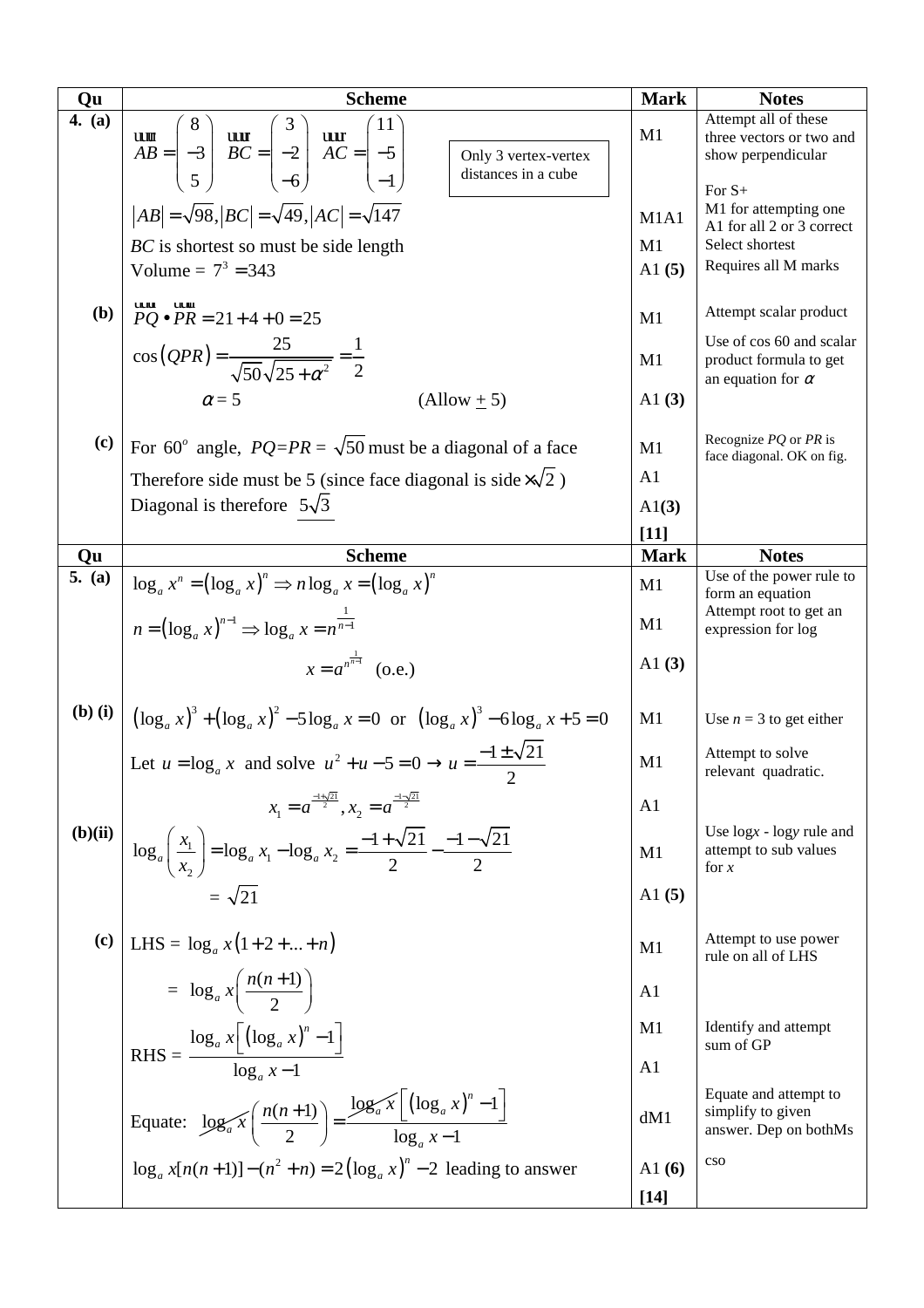| Qu                | <b>Scheme</b>                                                                                                                                                                                                                          | <b>Mark</b>                             | <b>Notes</b>                                                                                                               |
|-------------------|----------------------------------------------------------------------------------------------------------------------------------------------------------------------------------------------------------------------------------------|-----------------------------------------|----------------------------------------------------------------------------------------------------------------------------|
| 6. (a)            | $P(-a, 0)$<br>Q(b,0)                                                                                                                                                                                                                   | <b>B1B1</b>                             | Allow B1B0 for $(0, -a)$<br>etc                                                                                            |
|                   |                                                                                                                                                                                                                                        | (2)                                     |                                                                                                                            |
| (b)               | $I = \int (x+a) d \left[ \frac{(x-b)^3}{3} \right] = \left[ (x+a) \frac{(x-b)^3}{3} \right]^b - \int \frac{(x-b)^3}{3} dx$                                                                                                             | M1,<br>$A1-A1$                          | M1 for correct attempt<br>by parts                                                                                         |
|                   | $= 0, -\left[\frac{(x-b)^4}{12}\right]^b = (0) - \frac{(-a-b)^4}{12} = \frac{(a+b)^4}{12}$                                                                                                                                             | <b>B1</b> ,<br>M1<br>Alcso              | M1 for second stage<br>integration                                                                                         |
|                   |                                                                                                                                                                                                                                        | (6)                                     |                                                                                                                            |
|                   | (c) $y' = (x-b)^2 + (x+a)2(x-b)$                                                                                                                                                                                                       | M1                                      | Some correct diff'n                                                                                                        |
|                   | $y'=0 \Rightarrow 0 = (x-b)[x-b+2x+2a]$                                                                                                                                                                                                | M1                                      | Attempt to solve $y'=0$                                                                                                    |
|                   | $x = \frac{b-2a}{2}$                                                                                                                                                                                                                   | A1                                      |                                                                                                                            |
|                   | y co-ord of S is: $y_s = \frac{(a+b)}{3} \left( \frac{-2a-2b}{3} \right)^2 = \frac{4}{27} (a+b)^3$                                                                                                                                     | dM1                                     | Sub to get $y$ co-ord of $S$<br>Dep on $2nd$ M1                                                                            |
|                   | Area of <i>PQRST</i> = $y_s \times (a+b) = \frac{4}{27}(a+b)^4$                                                                                                                                                                        | dM1A1                                   | M1 using correct formula<br>Dep on 3rd M1                                                                                  |
|                   | $(a+b)^4$<br>Ratio = $\frac{12}{\frac{4}{27}(a+b)^4}$ , = $\frac{27}{48} = \frac{9}{16}$                                                                                                                                               | dM1, A1<br>(8)                          | M1 dep on $2nd$ and $3rd$<br>M1. Must eliminate<br>$(a + b)^4$                                                             |
|                   |                                                                                                                                                                                                                                        | $[16]$                                  |                                                                                                                            |
| <b>ALT</b><br>(b) | Expand<br>$I = \left[ \left( x^3 + ax^2 - 2bx^2 - 2abx + b^2x + ab^2 \right) dx \right]$<br>$=\left(\frac{b^4}{12}+\frac{4ab^3}{12}\right)-\left(-\frac{a^4}{12}-\frac{4a^3b}{12}-\frac{6a^2b^2}{12}\right)\rightarrow \text{ answer}$ | M1A1<br>M1B1<br>A <sub>1</sub><br>Alcso | M1 for 6 terms (3 corr)<br>A1 for all correct<br>M1 some integration<br>B1 some use of $b \& -a$<br>A1 one bracket correct |
|                   |                                                                                                                                                                                                                                        |                                         |                                                                                                                            |

| Awarding of S and T marks   |                |                                                                                     |  |
|-----------------------------|----------------|-------------------------------------------------------------------------------------|--|
| <b>Questions</b>            | <b>Marks</b>   |                                                                                     |  |
| 2, 3, 4                     | S <sub>1</sub> | For a fully correct solution that is succinct or includes an $S+$ point             |  |
|                             |                |                                                                                     |  |
| 5, 6, 7                     | S <sub>2</sub> | For a fully correct solution that is succinct and includes some $S$ + points        |  |
| 5, 6, 7                     | S <sub>1</sub> | For a fully correct solution that is succinct but does not mention any $S$ + points |  |
| $\overline{5, 6, 7}$        | S <sub>1</sub> | For a fully correct solution that is slightly laboured but includes an $S+$ point   |  |
| 5, 6, 7                     | S <sub>1</sub> | For a score of $n-1$ but solution is otherwise succinct or contains an $S+$ point   |  |
| 6                           | S <sub>1</sub> | For a score of $n-2$ but solution is otherwise succinct and includes an S+ point    |  |
| <b>Maximum S score is 6</b> |                |                                                                                     |  |
| <b>ALL</b>                  | T1             | For at least half marks on all questions                                            |  |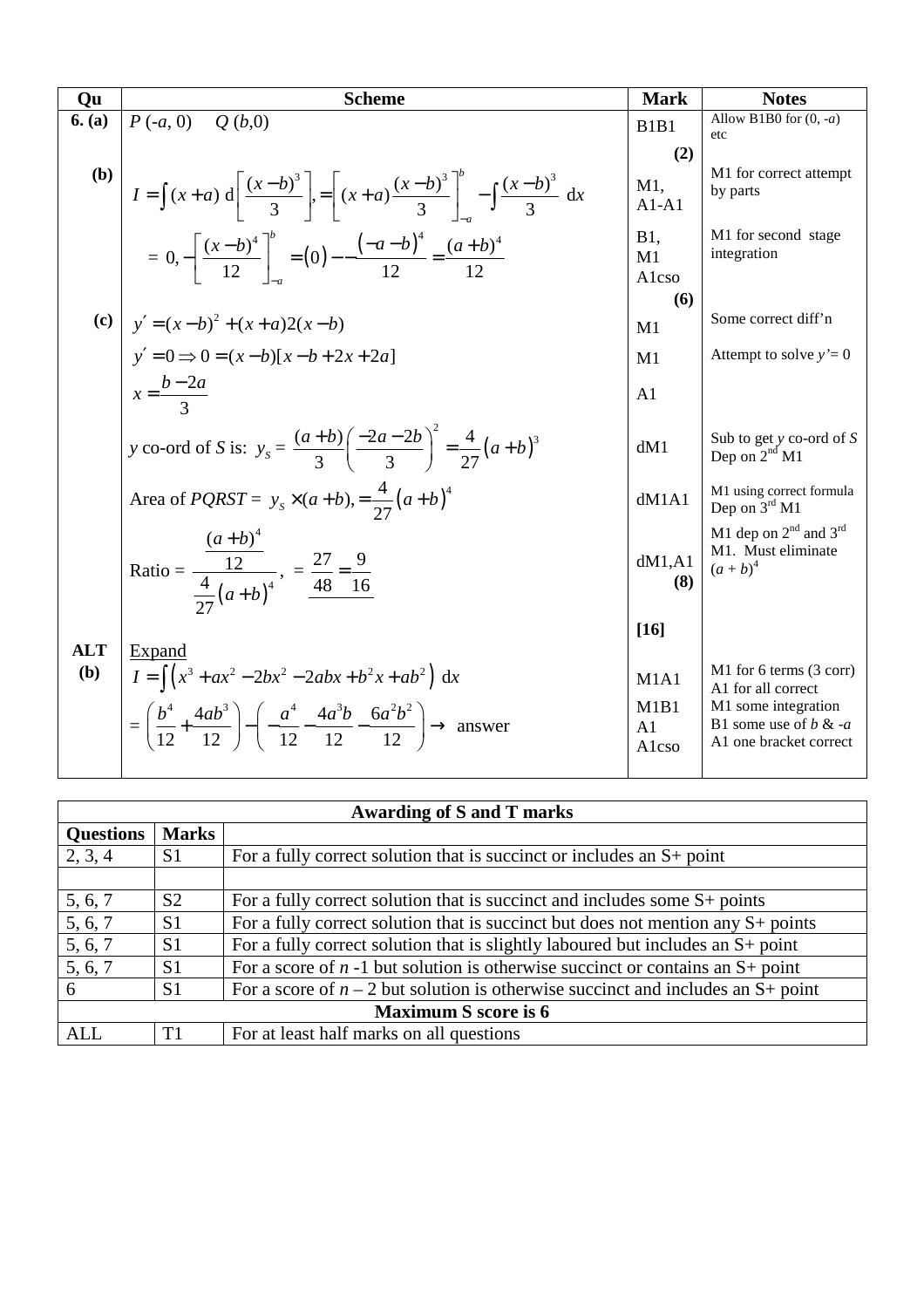| Qu   | <b>Scheme</b>                                                                                                  | <b>Mark</b>                   | <b>Notes</b>                                                                         |
|------|----------------------------------------------------------------------------------------------------------------|-------------------------------|--------------------------------------------------------------------------------------|
| 7(a) | Max of cosu is 1 when $u = 0$ , $u = \cos x = 0$ when $x = \frac{\pi}{2}$ or $\frac{3\pi}{2}$                  | M1                            | Method to get at least one<br>of these values<br>Implied by correct $P$ or $R$       |
|      | $P(\frac{\pi}{2},1)$ $R(\frac{3\pi}{2},1)$<br>[Require 1 not $cos(0)$ ]                                        | A1A1                          | <b>Condone degrees in</b><br>any part                                                |
|      | $cos(-1) = cos(1) so Q(\pi, cos 1)$<br>$[Accept cos(-1)]$                                                      | B1(4)                         |                                                                                      |
| (b)  |                                                                                                                | B1                            | Shape (one $-ve$ min)                                                                |
|      | sin1                                                                                                           | B1                            | sin1 seen at ends and<br>$\cos 1 < \sin 1 < 1$                                       |
|      | $\pi/2$<br>Accept points NOT<br>$3\pi/2$                                                                       | B1,B1                         | $\frac{\pi}{2}, \frac{3\pi}{2}$                                                      |
|      | marked on graph                                                                                                | B1<br>(5)                     | $(\pi, \sin(-1))$                                                                    |
| (c)  | $\cos(\cos x) = \sin(\cos x) \Rightarrow 1 = \tan(\cos x)$                                                     | M1                            | Use of sin/cos= tan                                                                  |
|      | $\cos x = \frac{\pi}{4}$ (or $\frac{5\pi}{4}$ ) so $x = \alpha = \arccos\left(\frac{\pi}{4}\right)$            | Alcso<br>(2)                  | Allow verify but needs<br>a comment " so $\alpha = $ "                               |
| (d)  | $d = \cos(\cos \alpha) = \cos\left(\frac{\pi}{4}\right)$                                                       | M1                            |                                                                                      |
|      | $S\left(\arccos\left(\frac{\pi}{4}\right),\frac{1}{\sqrt{2}}\right)$<br>Accept $d = \frac{1}{\sqrt{2}}$ (o.e.) | A <sub>1</sub>                |                                                                                      |
|      | $T\left(2\pi-\arccos\left(\frac{\pi}{4}\right),\frac{1}{\sqrt{2}}\right)$                                      | B1ft<br>(3)                   | ft their $y$ co-ord of $S$                                                           |
| (e)  | $y' = \sin(\cos x) \sin x$                                                                                     | M1A1                          | M1 for attempt at chain<br>rule                                                      |
|      | $m = \sin\left(\frac{\pi}{4}\right) \sin \alpha$                                                               | M1                            | Substitution attempt                                                                 |
|      | $m = \frac{1}{\sqrt{2}} \times \frac{\sqrt{16 - \pi^2}}{4}$                                                    | M1                            | Attempt sin $\alpha$ in $\pi$                                                        |
|      | $m = \sqrt{\frac{16 - \pi^2}{32}}$ so $\beta = \arctan\left(\sqrt{\frac{16 - \pi^2}{32}}\right)$               | Alcso<br>(5)                  |                                                                                      |
| (f)  | For $C_2$ : $y' = -\cos(\cos x)\sin x$                                                                         | M1                            | Attempt $y'$                                                                         |
|      | $m' = -\cos\left(\frac{\pi}{4}\right)\sin\alpha$ , $= -\tan\beta$ (o.e.) e.g. $-\sqrt{\frac{16-\pi^2}{32}}$    | M <sub>1</sub> A <sub>1</sub> | M1 for sub of $\alpha$                                                               |
|      | $2\beta$                                                                                                       | M1                            | Attempt to find angle<br>between two tangents to<br>get $2\beta$ or $\pi$ - $2\beta$ |
|      | Obtuse angle is $\pi-2\beta$                                                                                   | A1 $(5)$                      | Allow $180 - 2\beta$                                                                 |
|      | [tan $\beta = \sqrt{\frac{16 - \pi^2}{32}} < 1 \Rightarrow \beta < \frac{\pi}{4}$ so $2\beta$ is acute for S+] | $[24]$                        |                                                                                      |